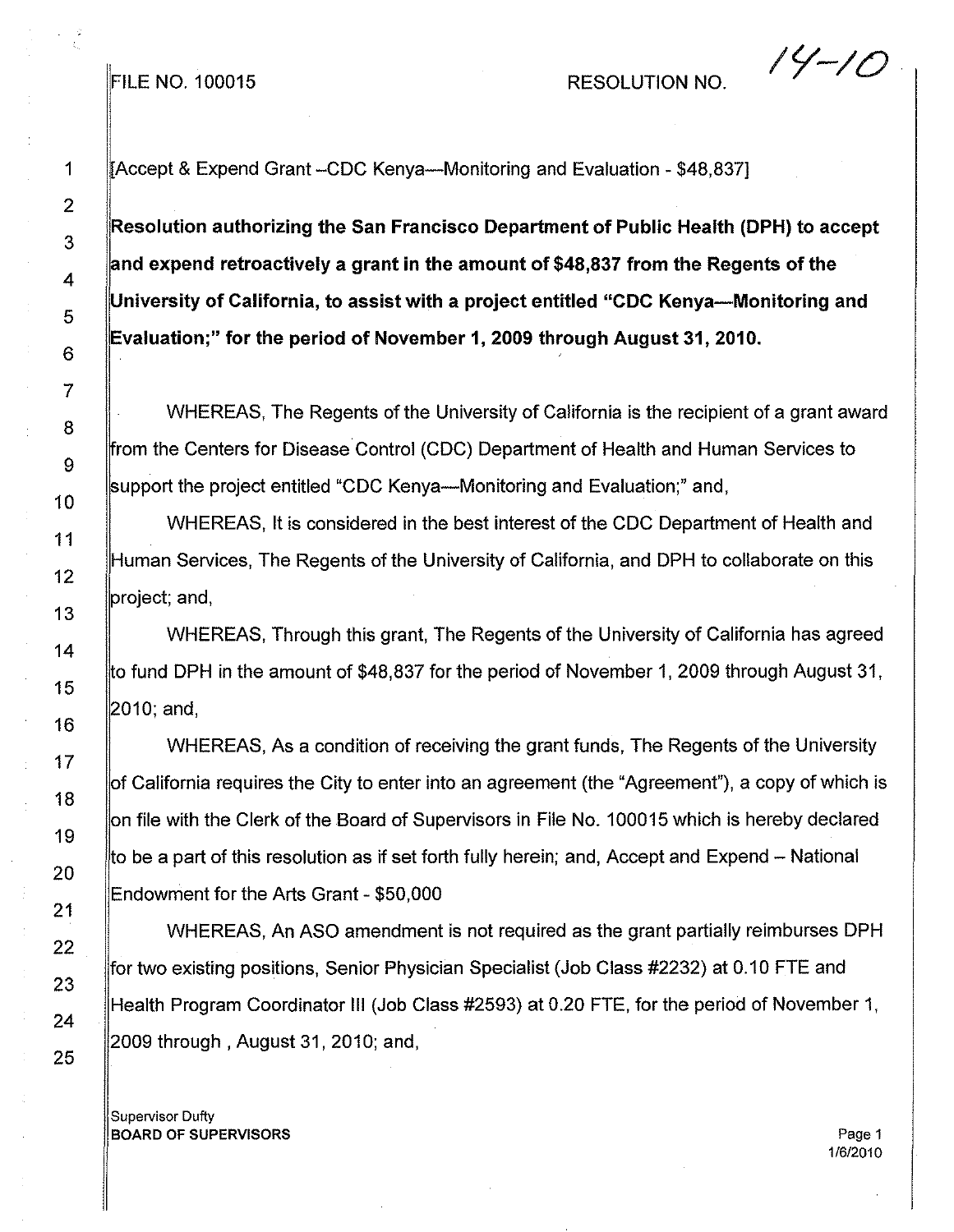## FILE NO. A RESOLUTION NO.

1 WHEREAS, A request for retroactive approval is being sought because DPH received 2  $\parallel$  the amended funding award on November 25, 2009; and,

3 WHEREAS, The budget includes a provision for indirect costs of \$5,233; now 4 **therefore**, be it

5 RESOLVED, That DPH is hereby authorized to accept and expend a grant in the 6  $\parallel$  amount of \$48,837 from The Regents of the University of California; and, be it

7 FURTHER RESOLVED, That DPH is hereby authorized to retroactively accept and 8 | expend the grant funds pursuant to San Francisco Administrative Code section 10.170-1; and,  $9 \parallel$  be it

10 FURTHER RESOLVED, That the Director of Health is authorized to enter into the 11 | agreement on behalf of the City; and, be it

12 **FURTHER RESOLVED, That the Controller is directed to designate all positions** 13 funded under this agreement as "G" or grant-funded positions which would terminate when 14  $\parallel$  the agreement expires.

RECOMMENDED:

Mitchell Katz, M.D. Director of Health

Department of Public Health BOARD OF SUPERVISORS APPROVED:

Office of the Mayor

Office of the Controller

Page 2 12/15/2009